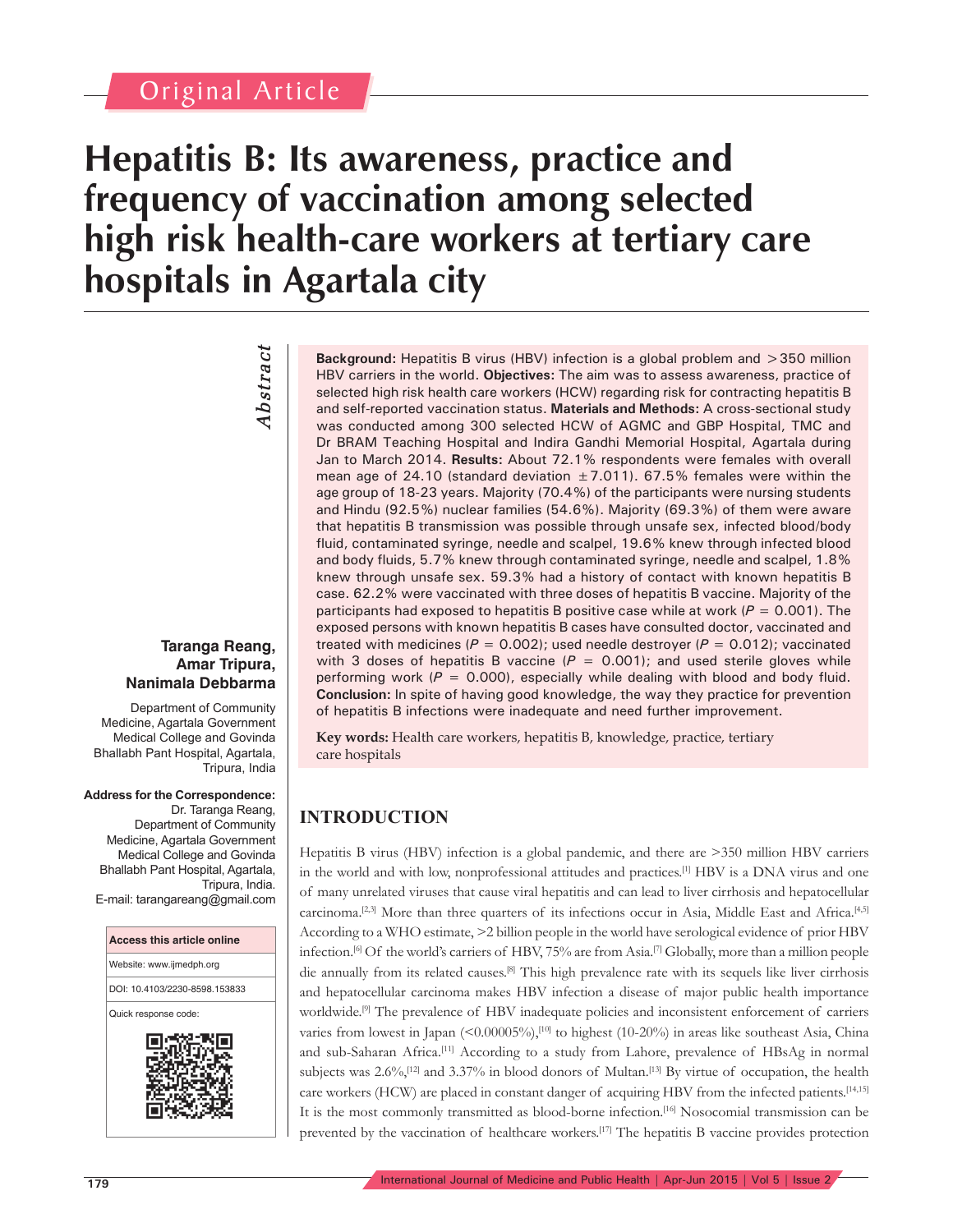against the infection.<sup>[18]</sup> The HCW and laboratory workers generally faced with many occupational risks at work and his/her health and safety may be severely jeopardized if adequate preventive measures are not taken. The prevention of occupational hazards requires a thorough knowledge of the risks and practical measures to be taken.[19] They should familiarize themselves with "universal work precautions," as defined by Center for Disease Control, are a set of precautions designed to prevent transmission of HBV/hepatitis C virus (HCV), human immunodeficiency virus (HIV), and other blood borne infections when providing first aid or health care. Under universal precautions, blood and certain body fluids of all patients are considered potentially infectious for HIV, HBV/HCV and other blood borne pathogens.[20] It is recommended that all HCW take precautions to prevent injuries caused by needles, scalpels, and other sharp instruments or devices.[21]

This system of infection control is, therefore, very important if the risk of transmission of infections in working places are to be minimized, as they may not be aware of the outcome of blood and fluid specimens until they are investigated.<sup>[20]</sup>

In Tripura, Hepatitis Foundation of Tripura (HFT) a Non Governmental Organization (NGO) is actively working for combating hepatitis B infection in the state. Till 2011, a total of 69, 8811 persons have been vaccinated with a population coverage of 19.41%.[22] It needs to be mentioned that hepatitis B positivity rate in Tripura is between 4% and 5%.[23] Further, 12% of the state's total Muslim population and 8% of the total tribal population suffer from hepatitis B infection.[24]

The purpose of this study is therefore to determine knowledge of HBV and hepatitis B vaccine, frequency of vaccination, and understanding the risk factors for HBV infection among nursing staff, nursing students, nursing interns, and laboratory technicians who are considered high risk and are working in tertiary care hospitals in Agartala city.

#### **MATERIALS AND METHODS**

A cross-sectional study was conducted among selected HCW of Agartala Government Medical College and Govinda Ballabh Pant Hospital; Tripura Medical College and Dr BR Ambedkar Memorial Teaching Hospital; and Indira Gandhi Memorial Hospital (a state referral hospital), located at Agartala city during Jan to March 2014. A sample size of 300 was calculated based on  $60\%$  prevalence<sup>[25]</sup> with an absolute error of 6% including 10% nonresponse. Individual sample was selected by convenience sampling and data were collected by pre tested structured questionnaire. The questionnaire had three parts, the first part included the general information related to the participants, and the second part contained the questions related to knowledge and third part related to practice/self-reported vaccination status on HBV. There were 15-item questions related to knowledge and response was binary, recorded as either yes or no. Each item with the correct answer was given 1 (one) with a maximum score of 15 and wrong answer 0 (zero) with a minimum of 0 (zero). The

knowledge part had been scored into three categories, that is, poor (0-5), average (6-11) and good (12-15). The participants were asked to complete the questionnaire without leaving any un-attempted or incomplete questions, which were relevant. Verbal informed consent was obtained from the participants and strict confidentiality maintained. Workers who had a history of HBV infection, unlikely to come in contact with blood/body fluid, and those who did not agree were excluded from the study. High-risk HCW were defined as hospital staff exposed to greater risk of acquiring HBV infection due to the specific nature of job including residents, house officers, nursing staff, nursing assistants, sanitary workers, and lady health workers working in surgery/allied, medicine/allied and gynecology/ obstetrics operation theatres, emergency reception, Intensive Care Units, hemodialysis department and dental unit.<sup>[25]</sup> Effectively vaccinated subjects were defined as those who had received three doses of hepatitis B vaccine according to the schedule (0, 1 and 6 months).[25] Data were entered in the computer after preparing master chart and analyzed using Epi info version 6.0, CDC, Atlanta, Georgia, USA. Microsoft Corporation, Redmond, Washington, USA.

#### **RESULTS**

In the present study, majority of the respondent's (72.1%) were females and within the age group 18-23 years (67.5%) with an overall mean age of 24.10 (standard deviation [SD]  $\pm$ 7.011), ranging from 18 to 57 years. Majority (70.4%) of the participants were nursing students and remaining were nursing staff (21.1%), lab technician  $(4.6\%)$  and nursing internees  $(3.9\%)$ . Among them,  $92.5\%$  were Hindu, 2.9% Muslim, 2.9% Christian, 1.8% Buddhist and majority of them (54.6%) belonged to the nuclear family.

Majority (98.2%) of them responded that hepatitis B as a virus and the remaining (1.8%) of them responded that hepatitis B as a bacteria. Among them, 259 (92.5%) participants knew about HFT (an NGO) initiated the hepatitis B vaccination in the whole state (in subsidized rate) of Tripura. Majority (69.3%) of them knew that hepatitis B transmission was possible through unsafe sex, blood/ body fluid, syringe, needle and scalpel, 55 (19.6%) knew through blood and body fluids,  $16$  (5.7%) knew through infected syringe, needle and scalpel, 5 (1.8%) knew through sexual route only and the remaining 3.6% could not explain. Seventy-five participants (26.8%) wrongly reported that specific curative treatment was available, whereas 73.2% of them reported no such treatment was available. According to 251 (89.6%) participants, transmission was possible from infected mother to child and 245 (87.5%) were aware that mother to child transmission was preventable possibly through vaccination (91.8%) at birth.

Analysis of the knowledge of hepatitis B infection revealed that 171 (61.5%) respondents knew that hepatitis B vaccine could be given to pregnant mother, while majority of them (62.1%) knew that the vaccine should be avoided to acutely febrile patient. Among the respondents, 245 (87.5%) knew about three doses of the vaccine while 223 (79.6%) of them were aware that the vaccine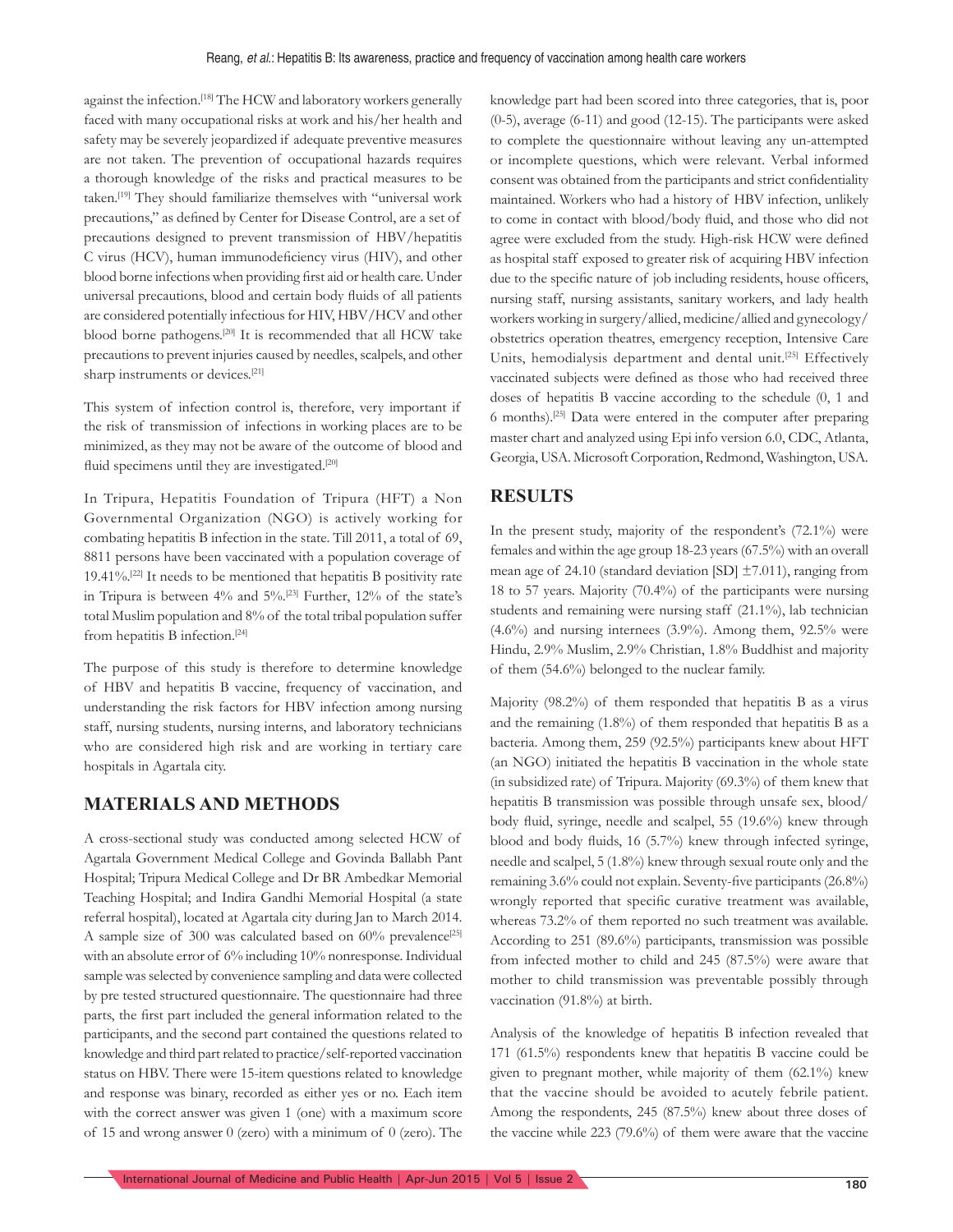was effective for the life time. Majority of the respondents (52.9%) correctly knew about the modes of prevention of hepatitis B infection. Almost half (51.1%) of the respondents were aware of the possible cause of transmission; (55.7%) could explain that hepatitis B infection leads to liver cirrhosis, 36 (12.9%) persons explained for liver cancer and 64 (22.9%) persons explained for both liver cirrhosis and cancer. The occupation of the participants was an important associated factor for awareness regarding hepatitis B infection ( $P = 0.005$ ). The age, religion, type of family and income did not play any role in awareness of hepatitis B infection among the sampled population [Table 1].

One hundred and sixty-six (59.3%) participants reported the history of contact with known hepatitis B case. Among the respondents who had contacted with known hepatitis B case 34.9% had consulted a doctor, vaccinated and treated. 155 (53.6%) respondents recapped needles after use and 89.6% of respondents used needle destroyer. 267 (95.4%) of the respondents were vaccinated with hepatitis B vaccine but 168 (62.2%) participants had completed three doses of hepatitis B vaccine till the time of carrying out of this survey. 271 (96.8%) used sterile gloves while injecting or drawing blood, 96.8% used sterile equipments and 84.6% discarded the used needle and syringe in the safe puncture proof container [Table 2]. The analysis of knowledge with practice revealed that majority of respondents had contacted with hepatitis B positive case while at

| Table 1: Association of knowledge with selected |          |                 |             |       |  |  |  |  |  |
|-------------------------------------------------|----------|-----------------|-------------|-------|--|--|--|--|--|
| sociodemographic variables                      |          |                 |             |       |  |  |  |  |  |
| <b>Variables</b>                                |          | Knowledge score |             |       |  |  |  |  |  |
|                                                 | $0 - 5.$ | $6-11.$         | $12 - 15$ , |       |  |  |  |  |  |
|                                                 | n (%)    | $n$ (%)         | $n$ (%)     |       |  |  |  |  |  |
| Age (years)                                     |          |                 |             |       |  |  |  |  |  |
| 18-24                                           | 0(0.0)   | 15(27.8)        | 39 (72.2)   | 0.066 |  |  |  |  |  |
| 25-29                                           | 0(0.0)   | 7(63.6)         | 4(36.4)     |       |  |  |  |  |  |
| $\geq 30$                                       | 0(0.0)   | 1(50.0)         | 1(50.0)     |       |  |  |  |  |  |
| Sex                                             |          |                 |             |       |  |  |  |  |  |
| Male                                            | 3(3.8)   | 36 (46.2)       | 39(50.0)    | 0.20  |  |  |  |  |  |
| Female                                          | 3(1.5)   | 78 (38.6)       | 121 (59.9)  |       |  |  |  |  |  |
| Occupation                                      |          |                 |             |       |  |  |  |  |  |
| Nursing staff                                   | 2(3.4)   | 21(35.6)        | 36(61.0)    | 0.005 |  |  |  |  |  |
| Intern nursing                                  | (0.0)    | 8(72.7)         | 3(27.3)     |       |  |  |  |  |  |
| Nursing student                                 | 2(1.0)   | 79 (40.1)       | 116 (58.9)  |       |  |  |  |  |  |
| Lab technician                                  | 2(15.4)  | 6(46.2)         | 5(38.50)    |       |  |  |  |  |  |
| Religion                                        |          |                 |             |       |  |  |  |  |  |
| Hindu                                           | 6(2.3)   | 103 (39.8)      | 150 (57.9)  | 0.248 |  |  |  |  |  |
| Christian                                       | 0(0.0)   | 3(37.5)         | 5(62.5)     |       |  |  |  |  |  |
| <b>Buddhist</b>                                 | (0.0)    | 5(100.0)        | 0(0.0)      |       |  |  |  |  |  |
| Muslim                                          | 0(0.0)   | 3(37.50)        | 5(62.5)     |       |  |  |  |  |  |
| Type of family                                  |          |                 |             |       |  |  |  |  |  |
| Joint                                           | 4(3.1)   | 49 (38.6)       | 74 (58.3)   | 0.494 |  |  |  |  |  |
| Nuclear                                         | 2(1.3)   | 65 (42.50)      | 86 (56.2)   |       |  |  |  |  |  |
| Income (Rs.)                                    |          |                 |             |       |  |  |  |  |  |
| ≤10,000                                         | 4(1.6)   | 103 (41.5)      | 141 (56.9)  | 0.281 |  |  |  |  |  |
| 10,001-20,000                                   | 1(5.3)   | 5(26.3)         | 13 (68.4)   |       |  |  |  |  |  |
| 20,001-30,000                                   | 1(12.5)  | 4(50.0)         | 3(37.5)     |       |  |  |  |  |  |
| ≥30,001                                         | 0(0.0)   | 2(40.0)         | 3(60.0)     |       |  |  |  |  |  |
|                                                 |          |                 |             |       |  |  |  |  |  |

The knowledge score of (0-5) was clubbed with average knowledge score (5-11) while performing Chi-square test

work  $(P = 0.001)$ ; consulted doctors, vaccinated and treated with medicines ( $P = 0.002$ ); used needle destroyer ( $P = 0.012$ ); 3 doses of hepatitis B vaccinated  $(P = 0.001)$ ; and used sterile gloves before performing work  $(P = 0.000)$ , especially while dealing with blood and body fluid [Table 3].

### **DISCUSSION**

The present study was conducted among 300 HCW in tertiary care hospitals in Agartala city. Among the participants 72.1% were females and within the age group 18-23 years (67.5%) with a mean age of 24.10 (SD  $\pm$ 7.011), ranging from 18 to 57 years. It was in concurrence with a study from Islamabad, Pakistan where nurses were 72% and lab workers were 27.5%. Their age ranged from 17 to 59 years with a mean age of 34.38 years.<sup>[26]</sup> Nurses made up the majority of the respondents in the present study. It

| Table 2: Distribution of participant's according to             |        |            |  |  |  |  |
|-----------------------------------------------------------------|--------|------------|--|--|--|--|
| their practice regarding hepatitis B infection                  |        |            |  |  |  |  |
| <b>Variables</b>                                                | Number | Percentage |  |  |  |  |
| History of contact with known hepatitis                         |        |            |  |  |  |  |
| <b>B</b> case                                                   |        |            |  |  |  |  |
| Yes                                                             | 166    | 59.3       |  |  |  |  |
| <b>No</b>                                                       | 114    | 40.7       |  |  |  |  |
| Precautionary measure taken after<br>contact with infected case |        |            |  |  |  |  |
| Consult a doctor and vaccinated                                 | 100    | 60.2       |  |  |  |  |
| Consulted doctor, vaccinated and<br>treatment received          | 58     | 34.9       |  |  |  |  |
| Wait and watch                                                  | 3      | 1.8        |  |  |  |  |
| Nothing                                                         | 5      | 3.0        |  |  |  |  |
| Recapping needles after use                                     |        |            |  |  |  |  |
| Yes                                                             | 150    | 53.6       |  |  |  |  |
| <b>No</b>                                                       | 130    | 46.4       |  |  |  |  |
| Use of needle destroyer                                         |        |            |  |  |  |  |
| Yes                                                             | 251    | 89.6       |  |  |  |  |
| <b>No</b>                                                       | 29     | 10.4       |  |  |  |  |
| Vaccinated with hepatitis B vaccine                             |        |            |  |  |  |  |
| Yes                                                             | 267    | 95.4       |  |  |  |  |
| No                                                              | 13     | 4.6        |  |  |  |  |
| Number of doses received                                        |        |            |  |  |  |  |
| One                                                             | 4      | 1.5        |  |  |  |  |
| Two                                                             | 8      | 3.0        |  |  |  |  |
| Three                                                           | 168    | 62.2       |  |  |  |  |
| More than three                                                 | 86     | 31.9       |  |  |  |  |
| Don't remember                                                  | 4      | 1.5        |  |  |  |  |
| Use of sterile gloves while injecting or<br>drawing bloods      |        |            |  |  |  |  |
| Yes                                                             | 271    | 96.8       |  |  |  |  |
| No                                                              | 9      | 3.2        |  |  |  |  |
| Use of sterile equipments before using                          |        |            |  |  |  |  |
| Yes                                                             | 271    | 96.8       |  |  |  |  |
| No                                                              | 9      | 3.2        |  |  |  |  |
| Discarding the used syringe in                                  |        |            |  |  |  |  |
| Safe puncture proof container                                   | 237    | 84.6       |  |  |  |  |
| Polythene bag                                                   | 17     | 6.1        |  |  |  |  |
| Empty carton box                                                | 26     | 9.3        |  |  |  |  |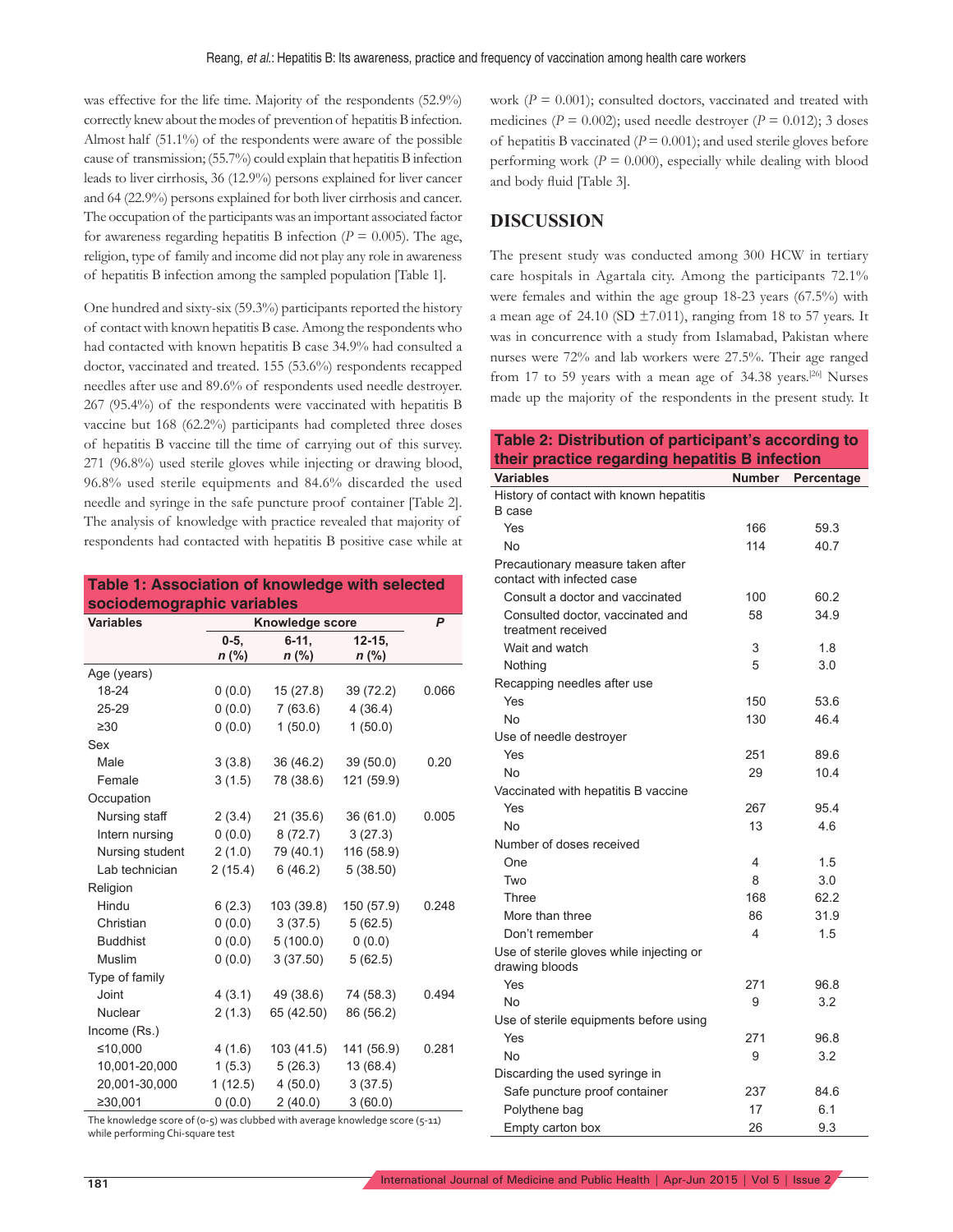| Table 3: Association of knowledge with practice of the respondent's regarding hepatitis B infection |                                                  |                    |                 |                     |       |  |  |  |
|-----------------------------------------------------------------------------------------------------|--------------------------------------------------|--------------------|-----------------|---------------------|-------|--|--|--|
| <b>Variables</b>                                                                                    | <b>Response variables</b>                        | Knowledge score    |                 |                     | P     |  |  |  |
|                                                                                                     |                                                  | $(0-5)$ , n $(\%)$ | $(6-10), n (%)$ | $(11-15), n$ $(\%)$ |       |  |  |  |
| History of contact with<br>known hepatitis B case                                                   | Yes                                              | 0(0.0)             | 60 (36.14)      | 106 (63.86)         | 0.001 |  |  |  |
|                                                                                                     | <b>No</b>                                        | 6(5.26)            | 54 (47.36)      | 54 (47.36)          |       |  |  |  |
| Measures taken after<br>contact with hepatitis B<br>case*                                           | Consult a doctor and vaccinated                  | 0(0.0)             | 44 (44.0)       | 56 (56.0)           | 0.002 |  |  |  |
|                                                                                                     | Consulted doctor, vaccinated and medicines taken | 0(0.0)             | 12 (28.69)      | 46 (79.31)          |       |  |  |  |
|                                                                                                     | Wait and watch                                   | 0(0.0)             | 3(100.0)        | 0(0.0)              |       |  |  |  |
|                                                                                                     | Nothing                                          | 0(0.0)             | 1(20.0)         | 4(80.0)             |       |  |  |  |
| Recap needles after use                                                                             | Yes                                              | 3(2.0)             | 54 (36.0)       | 93(62.0)            | 0.209 |  |  |  |
|                                                                                                     | <b>No</b>                                        | 3(2.31)            | 60 (46.15)      | 67 (51.54)          |       |  |  |  |
| Use of needle destrover                                                                             | Yes                                              | 4(1.6)             | 97(38.6)        | 150 (59.8)          | 0.012 |  |  |  |
|                                                                                                     | <b>No</b>                                        | 2(6.9)             | 17(58.6)        | 10(34.5)            |       |  |  |  |
| Vaccinated with hepatitis B<br>vaccine                                                              | Yes                                              | 5(1.9)             | 108 (40.4)      | 154 (57.4)          | 0.309 |  |  |  |
|                                                                                                     | <b>No</b>                                        | 1(7.7)             | 6(46.2)         | 6(46.2)             |       |  |  |  |
| Number of doses taken**                                                                             | One                                              | 1(25.0)            | 1(25.0)         | 2(50.0)             | 0.001 |  |  |  |
|                                                                                                     | Two                                              | 1(12.5)            | 4(50.0)         | 3(37.5)             |       |  |  |  |
|                                                                                                     | Three                                            | 1(0.59)            | 67 (39.89)      | 100 (59.52)         |       |  |  |  |
|                                                                                                     | More than three                                  | 2(2.33)            | 33 (38.37)      | 51 (59.30)          |       |  |  |  |
|                                                                                                     | Don't remember                                   | 0(0.0)             | 4(100.0)        | 0(0.0)              |       |  |  |  |
| Use of sterile gloves while<br>injecting or drawing bloods                                          | Yes                                              | 4(1.48)            | 110 (40.60)     | 157 (57.93)         | 0.000 |  |  |  |
|                                                                                                     | <b>No</b>                                        | 2(22.00)           | 4(44.0)         | 3(34.00)            |       |  |  |  |
| Use of sterile equipments                                                                           | Yes                                              | 5(1.85)            | 109 (40.22)     | 157 (57.93)         | 0.086 |  |  |  |
|                                                                                                     | <b>No</b>                                        | 1(11.11)           | 5(55.56)        | 3(33.33)            |       |  |  |  |
| Discarded the used needle/<br>syringe in***                                                         | Safe puncture proof container                    | 3(1.27)            | 95 (40.08)      | 139 (58.65)         | 0.158 |  |  |  |
|                                                                                                     | Polythene bag                                    | 1(5.88)            | 7(41.18)        | 9(52.94)            |       |  |  |  |
|                                                                                                     | Empty carton box                                 | 2(7.70)            | 12 (46.15)      | 12 (46.15)          |       |  |  |  |

NB: The knowledge of (o-5) for \*, \*\* and \*\*\* were clubbed together with average score (6-11) and o cells were also clubbed with adjacent row while performing Chi-square test

was also in concurrence with a study in Kuwait where majority of the respondents were participated from nurses and doctors.[27] The availability in the working place during working hours and greater numbers positioned in different wards and clinics in the hospitals might be the reason for more participation from this group compared to laboratory and others technicians.

Majority (98.2%) of them responded that hepatitis B as a virus. A study from Sindh, Pakistan showed that 67.76% women correctly responded that virus was a cause of hepatitis.[28] We found that the majority of them knew that hepatitis B transmission was possible through unsafe sex, infected blood/body fluid, contaminated syringe, needle and razor blade. Bakry *et al*. reported that, 98.6% of nurses, 94.8% of laboratory technicians and 95.7% of other paramedical knew that HBV transmitted via blood.<sup>[29]</sup> A study from Sindh,<sup>[28]</sup> Pakistan showed that 33.88% transmission of HBV via infected blood transfusion, 40.49% contaminated needles, 38.0% un-sterilized instruments, and 19.0% mentioned sexual intercourse.

According to participants, transmission was possible from an infected mother to child and was aware that the mother to child transmission was preventable possibly through vaccination (91.8%) at birth. A study among Pakistani women from Sindh showed that transmission could be possible from the mother to child (17.35%). Only 42.14% women knew that the vaccine was available for prevention.[28] The knowledge level we found in the present study was quite high. This could be due to fact that the IEC activities carried out by NGOs like HFT might have contributed in this regards, over and above the public health sector activities.

In the present study, 87.5% knew that three doses of the vaccine as a full course while 79.6% of them were aware that the vaccine was effective for the life time. 168 (62.2%) participants had taken three doses of hepatitis B vaccine. Shagufta *et al*. [26] reported that 57.6% were completely vaccinated, 18.3% partially vaccinated and 24% were not vaccinated at all. More than 50% (*P* < 0.001) of HCW were not vaccinated against HBV.<sup>[29]</sup> Jitendra and Jignai reported that 91.5% were not immunized against HBV among the study participants.[21] Lack of awareness and unfavorable attitude was identified as the main factor responsible for the lack of vaccination.<sup>[26]</sup> In the present study, 53.6% respondents recapped needles after use and 89.6% used needle destroyer. Bakry *et al*. reported that 81% of the respondents were routinely used to recap needles after use.<sup>[29]</sup> Recapping of needle was crucial for accidental finger prick injury leading to contracting blood borne disease including hepatitis B. Majority of respondents had contacted with hepatitis B positive case while at work; consulted doctors, vaccinated and treated with medicines; vaccinated with 3 doses of hepatitis B vaccine. Shagufta et al. (2010)<sup>[26]</sup> reported that 53.5% had been exposed to needle stick injury at least 1-5 times in their whole professional life; 48.1% (99) of the needle stick injury exposed personnel were aware of post exposure prophylaxis whereas 51.9% of them were ignorant of standard prophylaxis.

Two hundred and seventy-one (96.8%) wear sterile gloves while injecting or drawing blood, 96.8% used sterile equipments and 84.6%